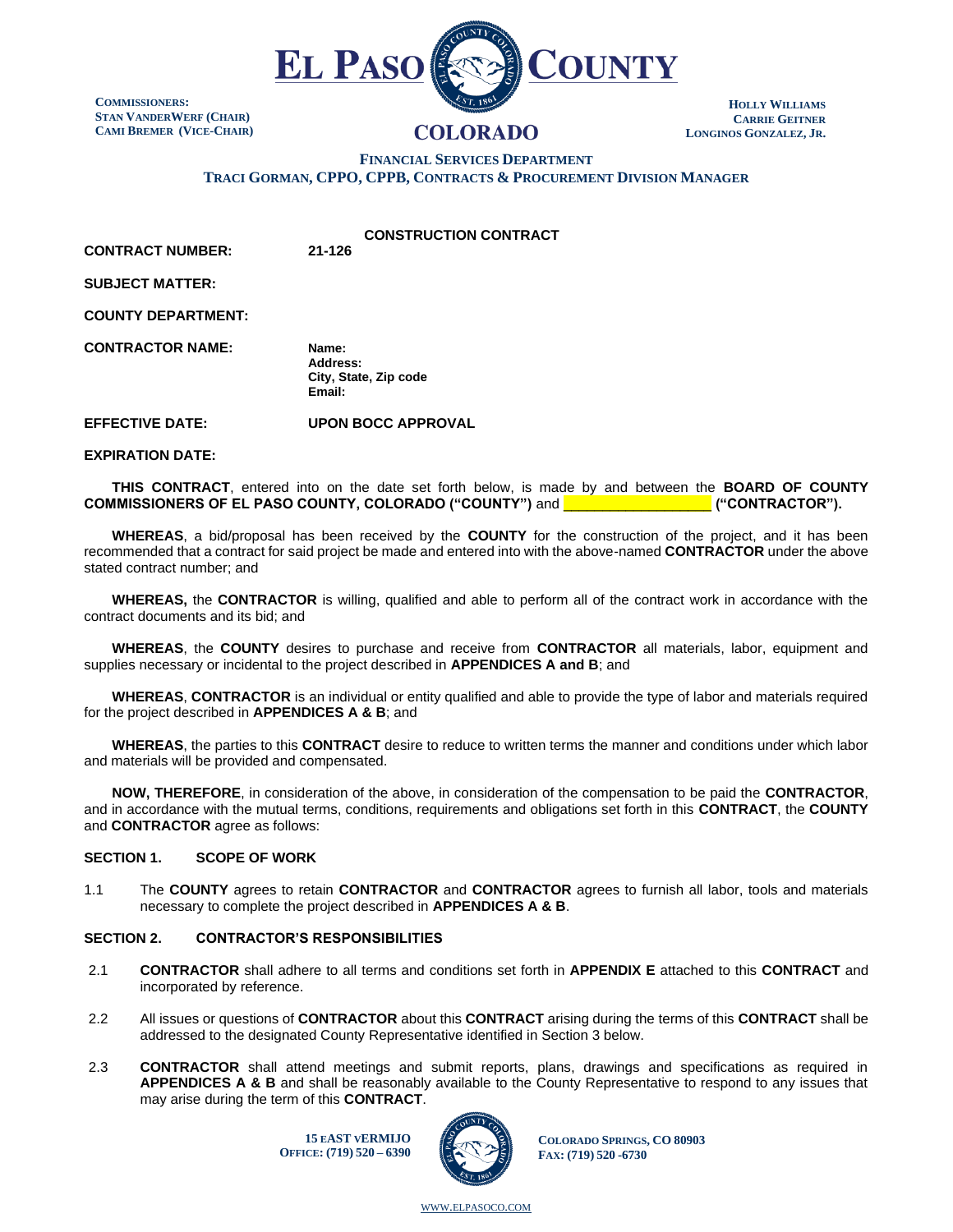- 2.4 All employees, agents, representatives and subcontractors of **CONTRACTOR** who will have significant responsibility for performance of this **CONTRACT** shall be identified to and be subject to approval by the County Representative prior to the commencement of any work by these individuals.
- 2.5 All governmental permits or licenses specified in **APPENDICES A & B** to be acquired by **CONTRACTOR** shall be obtained by **CONTRACTOR** in a prompt and legally sufficient manner and at **CONTRACTOR'S** own expense. Upon demand by the **COUNTY, CONTRACTOR** shall provide the **COUNTY** with evidence of the permits or licenses
- 2.6 **CONTRACTOR** shall perform all work under this **CONTRACT** in a good workman-like manner and in accordance with generally recognized practices and standards of the construction industry and to the reasonable satisfaction of the **COUNTY**.
- 2.7 **CONTRACTOR** represents, warrants and covenants that the prices, charges and/or fees set forth in this **CONTRACT** (on the whole) are at least as favorable as the prices, charges and/or fees **CONTRACTOR** charges (on the whole) to other of its customers or clients for the same or substantially similar products or services provided under the same or substantially similar circumstances, terms and conditions.
- 2.8 If **CONTRACTOR** agrees or contracts with other customers or clients similarly situated during the term of this **CONTRACT**, and offers or agrees to financial terms more favorable than those set forth herein (on the whole), **CONTRACTOR** hereby agrees that it will reduce the prices, charges and/or fees charged to the **COUNTY** with respect to the products or services hereunder to the most favorable rates received by those other customers or clients.

# **SECTION 3. COUNTY'S RESPONSIBILITIES**

- 3.1 The **COUNTY** agrees to compensate **CONTRACTOR** as set forth in Section 5 below for labor and materials supplied in accordance with this **CONTRACT.**
- 3.2 The County Representative is **Name, Department, Phone Number.** The County Representative shall have authority to transmit instructions, receive information and documents and resolve any issues arising out of the performance of this **CONTRACT**. The County Representative shall provide **CONTRACTOR** with the identity of an alternate contact person in the event the County Representative is unavailable to respond to **CONTRACTOR'S** inquiries.

# **SECTION 4. TIME OF PERFORMANCE AND DELAY**

Time is of the essence for this **CONTRACT**. **CONTRACTOR'S** time of performance shall commence as stated in **APPENDIX E** unless the time of performance is extended by mutual written agreement of the parties or the **CONTRACT** is otherwise terminated in accordance with Section 13 below, or until the expiration date specified on the first page of this **CONTRACT**, whichever comes first.

# **SECTION 5. COMPENSATION**

5.1 The **COUNTY** agrees to pay the **CONTRACTOR** for the completion of all of the work as required by the contract documents, and the **CONTRACTOR** agrees to accept as its full and only compensation, subject to any additions and deletions pursuant to any change orders or other provisions of the contract documents satisfactory performance of services under this **CONTRACT** in the following amount:

# **TOTAL CONTRACT SUM NOT TO EXCEED: (AMOUNT SPELLED OUT) AND…NO/100 DOLLARS**

Retainage on work performed during the term of the Contract Progress Payments and the Final Payment to the **CONTRACTOR** are dealt with in Article VIII of **APPENDIX E**.

The amount and terms of compensation referenced above shall not be modified except in accordance with Section 18 below.

5.2 Unless otherwise agreed upon in writing by the **COUNTY, CONTRACTOR** shall be solely responsible for compensation of third parties, including subcontractors, consultants and suppliers, which are retained at the request of **CONTRACTOR** to perform this **CONTRACT**. Such third parties shall not be considered third-party beneficiaries to this **CONTRACT**.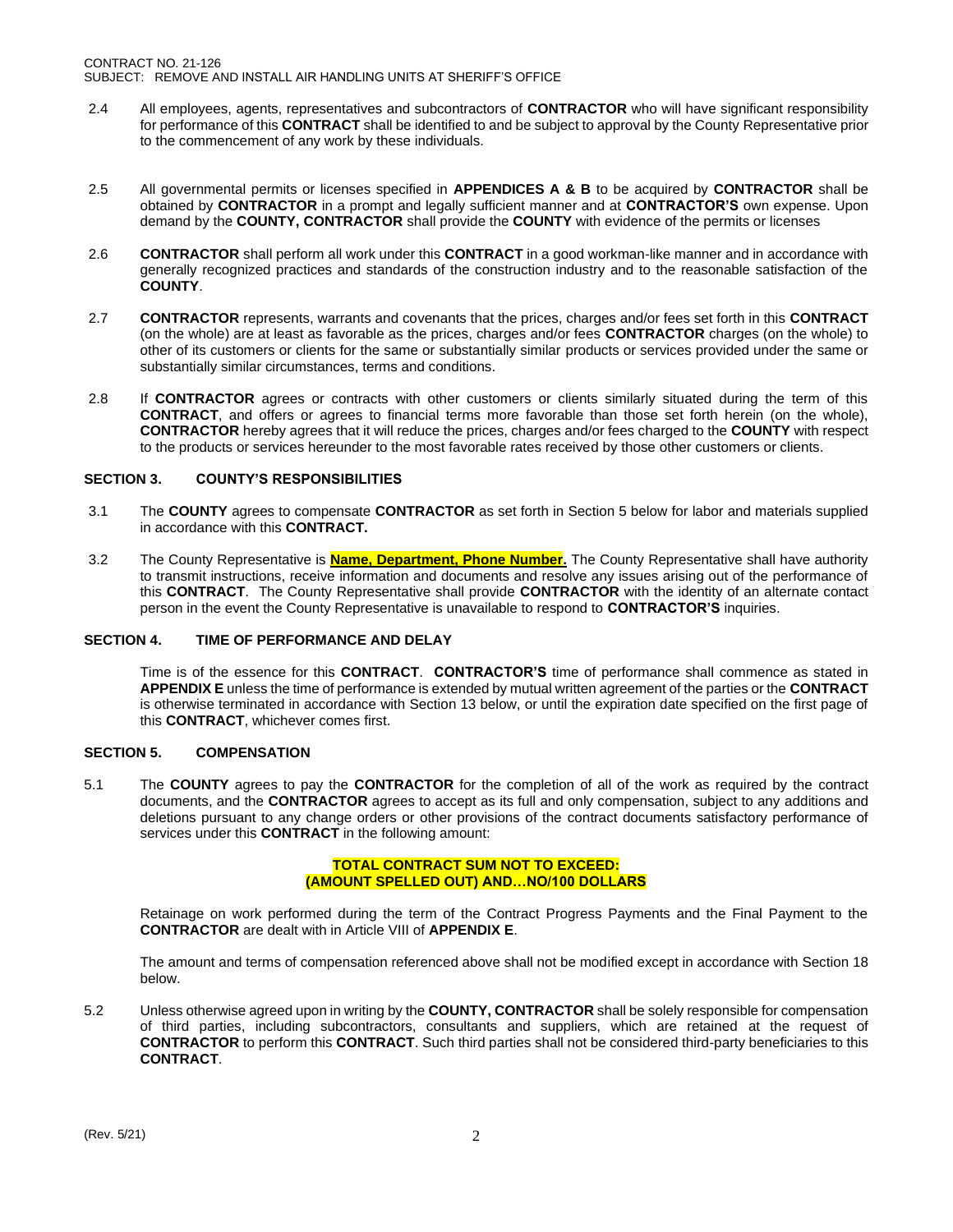SUBJECT: REMOVE AND INSTALL AIR HANDLING UNITS AT SHERIFF'S OFFICE

5.3 No payment made under this **CONTRACT** shall be conclusive evidence of the performance of this **CONTRACT**, either in whole or in part, and no payment, including final payment, shall be construed to be a consent on the part of the **COUNTY** to accept unsatisfactory or deficient work.

# **SECTION 6. FUNDING AVAILABILITY**

- 6.1 On or about December 8, 2020, the Board of County Commissioners of El Paso County, Colorado appropriated adequate funds to pay for labor and materials supplied in accordance with this **CONTRACT** for fiscal year 2021. This amount is equal to or in excess of the contract sum of this **CONTRACT**.
- 6.2 Financial obligations of the **COUNTY** payable after the current fiscal year are contingent on appropriation or budgeting of funds for those obligations. Should the performance of this **CONTRACT** continue past the current fiscal year, the **COUNTY** shall notify **CONTRACTOR** in writing that sufficient funds are available for continuance of **CONTRACTOR'S** performance under this **CONTRACT** into the new fiscal year. Unless **CONTRACTOR** is notified in writing of availability of funds prior to the end of the current fiscal year, **CONTRACTOR** shall not commence any work in the new fiscal year for which a new appropriation is required to make payment.
- 6.3 Any renewal of this **CONTRACT** is contingent upon available funding and satisfactory performance by the **CONTRACTOR**, as determined by the **COUNTY**. It shall be the **CONTRACTOR'S** responsibility to provide the **COUNTY** representative (with a copy to the Contracts & Procurement Division) all requested **CONTRACT** changes and/or price adjustments at least 90 days prior to the expiration of the **CONTRACT** or **CONTRACT** renewal date. After review by the **COUNTY** of the **CONTRACTOR'S** requested changes or price adjustments, the **COUNTY** will enter into negotiations with the **CONTRACTOR** to determine if the requested contract changes and/or price adjustments are acceptable to the **COUNTY**. Negotiations must be completed 60 days prior to expiration of the **CONTRACT** or **CONTRACT** renewal date. Failure of the **COUNTY** and the **CONTRACTOR** to agree upon the terms and conditions for the renewal may result in resolicitation of the goods or services covered by the original **CONTRACT**. Continued performance by the **CONTRACTOR** outside of the **CONTRACT** term will be at the **CONTRACTOR'S** risk.

# **SECTION 7. INDEPENDENT CONTRACTOR**

- 7.1 **CONTRACTOR IS RENDERING SERVICES AS AN INDEPENDENT CONTRACTOR, NOT AS AN EMPLOYEE, AND SHALL BE ACCOUNTABLE TO THE COUNTY FOR THE ULTIMATE RESULTS OF ITS ACTIONS, BUT SHALL NOT BE SUBJECT TO THE DIRECT SUPERVISION AND CONTROL OF THE COUNTY. NEITHER CONTRACTOR NOR ANY AGENT, EMPLOYEE, OR SERVANT OF CONTRACTOR SHALL BE OR SHALL BE DEEMED TO BE AN EMPLOYEE, AGENT OR SERVANT OF THE COUNTY.**
- 7.2 As specified in Colorado Revised Statutes §§'s 8-40-202(2)(a) and 8-70-115(1)(b), **CONTRACTOR** hereby represents and warrants to **COUNTY** that **CONTRACTOR** is customarily engaged in an independent trade, occupation, profession, or business related to the Services **CONTRACTOR** that will perform for **COUNTY**. **CONTRACTOR** hereby acknowledges and agrees that **CONTRACTOR** is free from control and direction in the performance of its service for **COUNTY**.
- 7.3 **CONTRACTOR** agrees, that as an independent **CONTRACTOR**, **CONTRACTOR** is not entitled to (i) unemployment insurance benefits, (ii) worker's compensation coverage, or (iii) health insurance coverage from **COUNTY**, and may only receive such coverages if provided by **CONTRACTOR** or an entity other than **COUNTY**. Subject to the foregoing, **CONTRACTOR** hereby waives and discharges any claim, demand or action against **COUNTY'S** worker's compensation insurance and/or health insurance and further agrees to indemnify **COUNTY** or any such claims related to **CONTRACTOR'S** operations or the performance of services by **CONTRACTOR** hereunder. Further, **CONTRACTOR** is obligated to pay federal and state income tax on any moneys earned or paid pursuant to this **CONTRACT**.
- 7.4 As recognized in Colorado Revised Statutes §§'s 8-40-202(2)(b)(II) and 8-70-115(1)(c), **CONTRACTOR** and **COUNTY** hereby acknowledge and agree that **COUNTY** will not:
	- (i) Require **CONTRACTOR** to work exclusively for **COUNTY**;
	- (ii) Establish a quality standard for **CONTRACTOR**; except that **COUNTY** may provide plans and specifications regarding the work but will not oversee the actual work or instruct **CONTRACTOR** as to how the work is to be performed;
	- (iii) Pay to **CONTRACTOR** a salary or hourly rate, but rather will pay to **CONTRACTOR** a fixed or contract rate;
	- (iv) Terminate the work during the contract period unless **CONTRACTOR** violates the terms of this **CONTRACT** or fails to produce a result that meets the specifications of this **CONTRACT**;
	- (v) Provide more than minimal training for **CONTRACTOR**
	- (vi) Provide tools or benefits to **CONTRACTOR**; except that materials and equipment may be supplied;
	- (vii) Dictate the time of **CONTRACTOR'S** performance;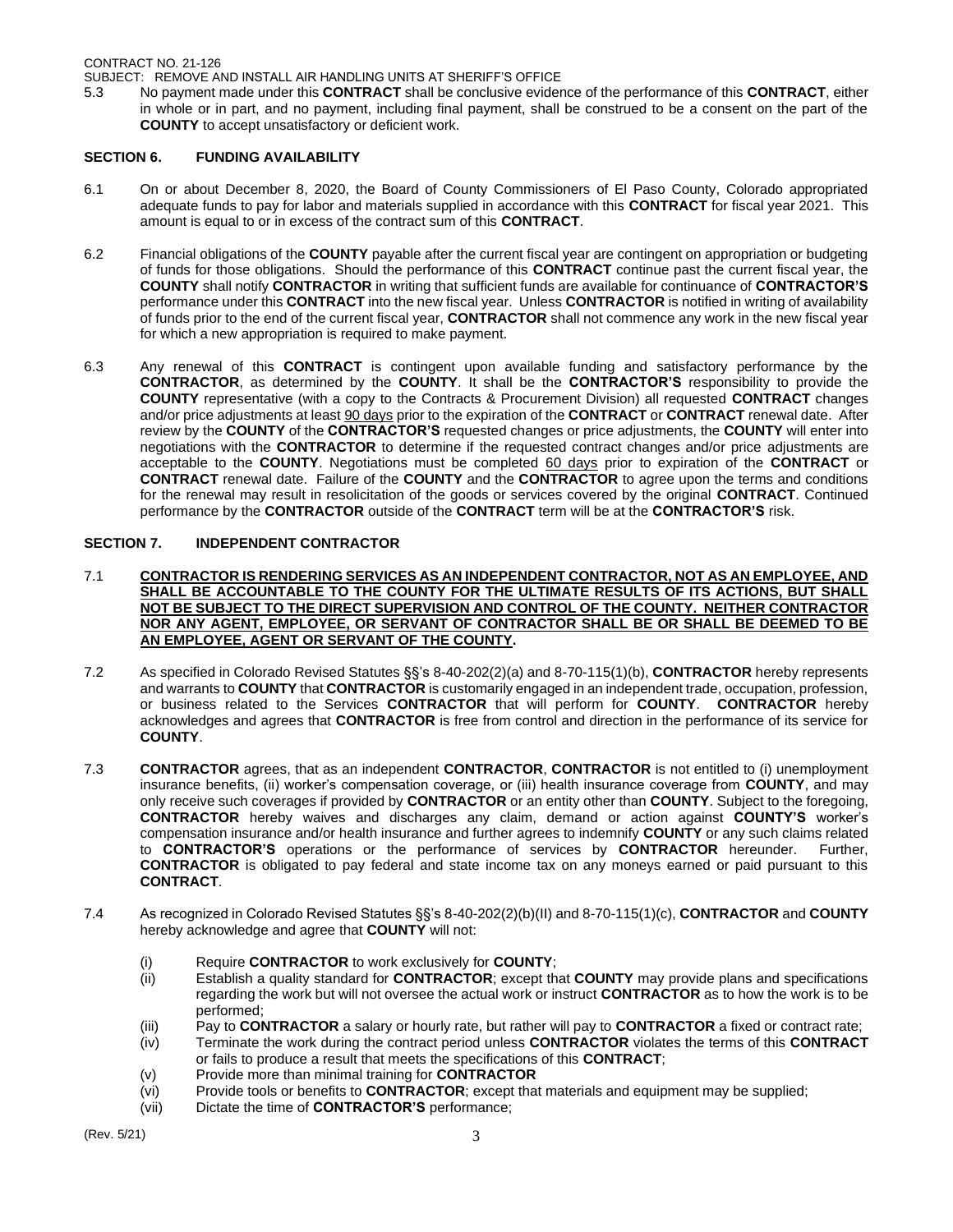SUBJECT: REMOVE AND INSTALL AIR HANDLING UNITS AT SHERIFF'S OFFICE

- (viii) Pay **CONTRACTOR** personally; instead, **COUNTY** will make all checks payable to the trade or business name under which **CONTRACTOR** does business; and
- (ix) Combine its business operations in any way with **CONTRACTOR'S** business, but will instead maintain such operations as separate and distinct.
- 7.5 **CONTRACTOR** does not have the authority to act for the **COUNTY**, or to bind the **COUNTY** in any respect whatsoever, or to incur any debts or liabilities in the name of or on behalf of the **COUNTY**;
- 7.6 Unless given express written consent by **COUNTY**, **CONTRACTOR** agrees not to bring any other party (including but not limited to employees, agents, sub-Subcontractors, and vendors) onto the project site
- 7.7 If **CONTRACTOR** is given written permission to have other parties on the site, and **CONTRACTOR** engages any other party which may be deemed to be an employee of **CONTRACTOR**, **CONTRACTOR** will be required to provide the appropriate Workers' Compensation insurance coverage as required by the Standard Contract Agreement of **COUNTY.**

# **SECTION 8. INSURANCE**

- 8.1 Cancellation: The insurance policies, as required per **APPENDIX C- INSURANCE CHECKLIST**, shall include provisions preventing cancellation or non-renewal, except for cancellation based on non-payment of premiums, without at least 30 days prior notice to **CONTRACTOR** and **CONTRACTOR** shall forward such notice to the **COUNTY** in accordance with Paragraph 8.2 within seven (7) days of **CONTRACTOR'S** receipt of such notice. If such provisions are not commercially available from carriers, then **CONTRACTOR** shall be responsible for providing the notice of Cancellation in a manner acceptable to **COUNTY**.
- 8.2 **CONTRACTOR** shall furnish certificates of such insurance to the County Contracts and Procurement Manager **("MANAGER")** prior to the performance of this **CONTRACT**. The **COUNTY,** and its' employees and agents, shall be named as an additional insured on all policies of liability insurance, except professional liability, workers' compensation, and commercial crime when applicable. Unless otherwise noted in Section 8 to the contrary, insurance coverage shall be maintained for the duration of the **CONTRACT**.
- 8.3 **COUNTY** reserves the right to review, approve or reject any and all certificates of insurance and required endorsements. Certificate Holder should be listed as follows:

El Paso County, Board of County Commissioners County Address: 200 South Cascade Avenue, Suite 150, Colorado Springs, CO 80903

- 8.4 All policies are to be written through companies duly entered and authorized to transact that class of insurance in the state in which the job is located. The insurance companies must have an A.M. Best rating of A-, VIII or better in the most recent Best's Key Rating Guide.
- 8.5 Approval, disapproval, or failure to act by **COUNTY** regarding any insurance supplied by the **CONTRACTOR** shall not relieve the **CONTRACTOR** of full responsibility or liability for damages and accidents. Neither shall the bankruptcy, insolvency or denial of liability by the insurance company exonerate the **CONTRACTOR** from liability.
- 8.6 No Special payments shall be made for any insurance that the **CONTRACTOR** may be required to carry; all are included in the **CONTRACT** price.

# **SECTION 9. DEFENSE AND INDEMNIFICATION**

- 9.1 To the extent authorized by law, the **CONTRACTOR** shall defend, indemnify and hold the **COUNTY** free and harmless from and against any and all liabilities, demands, claims, damages, suits, judgments and decrees, and Court awards including costs, expenses and attorneys' fees, on account of injuries to or death of any person or persons or damage to any property arising out of or related to the **CONTRACTOR'S** intentional or negligent acts, errors or omissions or that of its agents, officers, servants and employees, subcontractors or assignees, whether contractual or otherwise, during the performance of this **CONTRACT** and pursuant to its terms. Nothing in this section shall be deemed to waive or otherwise limit the defenses available to the **COUNTY** pursuant to the Colorado Governmental Immunity Act or otherwise provided by law.
- 9.2 The **CONTRACTOR** hereby agrees to defend, indemnify, and hold harmless the **COUNTY**, its appointed and elected officials, agents and employees against all liabilities, claims, judgments, suits or demands for damages to persons or property arising out of, resulting from, or relating to the services performed under this **CONTRACT** and any actions, activities, or other conduct by **CONTRACTOR** or the **CONTRACTOR'S** employees upon **COUNTY** property ("Claims") unless and until such Claims have been specifically determined by the trier of fact to be due to the sole negligence or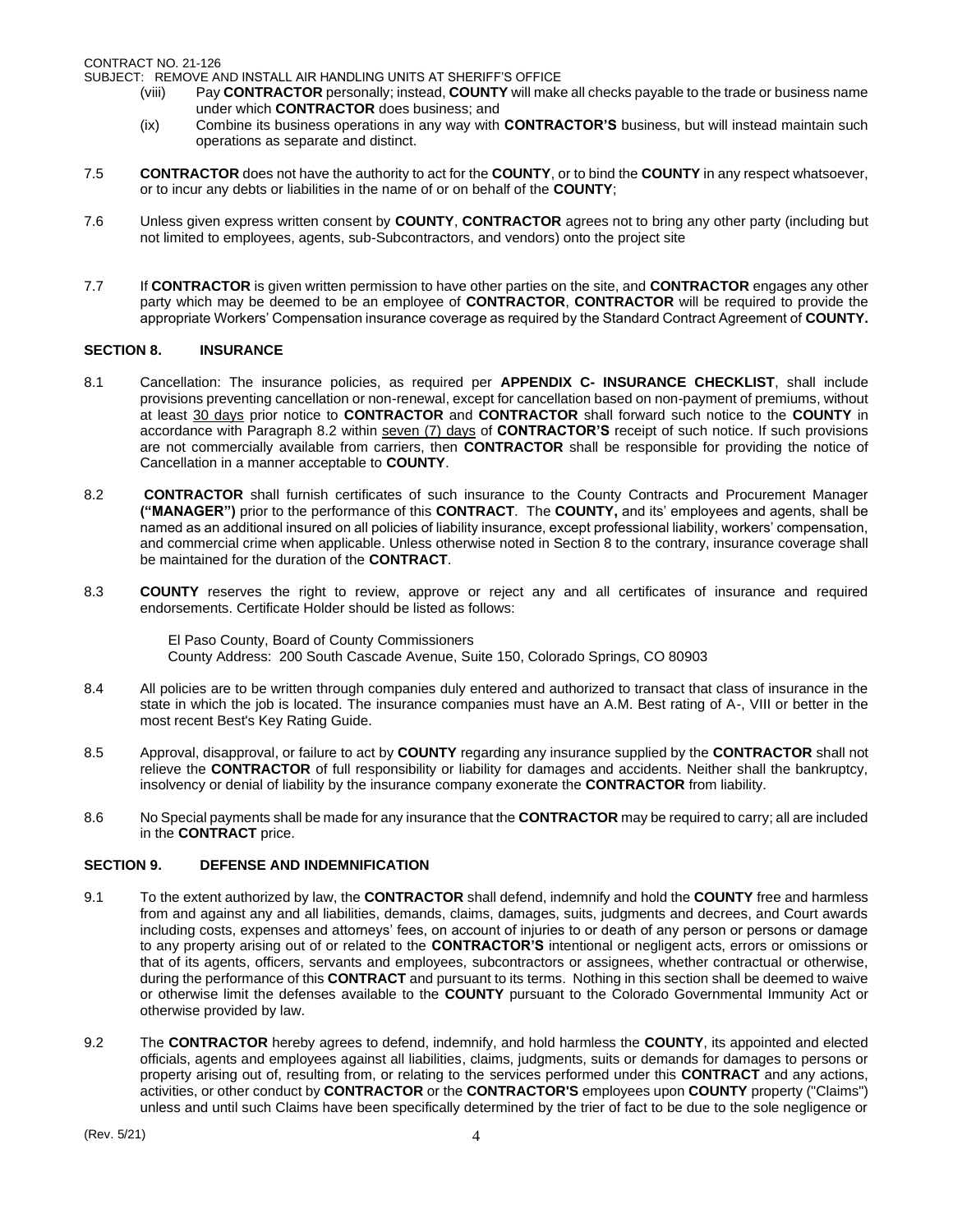SUBJECT: REMOVE AND INSTALL AIR HANDLING UNITS AT SHERIFF'S OFFICE

willful misconduct of the **COUNTY**. This indemnity shall be interpreted in the broadest possible manner to indemnify **COUNTY** for any acts or omissions of the **CONTRACTOR** or the **CONTRACTOR'S** employees, either passive or active, irrespective of fault, including the **COUNTY'S** concurrent negligence whether active or passive, except for the sole negligence or willful misconduct of the **COUNTY**.

- 9.3 The **CONTRACTOR'S** duty to defend and indemnify the **COUNTY** shall arise at the time written notice of the Claim is first provided to the **COUNTY** regardless of whether an action has been filed in court on the Claim. The **CONTRACTOR'S** duty to defend and indemnify the **COUNTY** shall arise even if the **COUNTY** is the only party sued and/or it is alleged that the **COUNTY'S** negligence or willful misconduct was the sole cause of the alleged damages.
- 9.4 The **CONTRACTOR** will defend any and all Claims which may be brought or threatened against the **COUNTY** and will pay on behalf of the **COUNTY** any expenses incurred by reason of such Claims including, but not limited to, court costs and attorney fees incurred in defending and investigating such Claims or seeking to enforce this indemnity obligation.

Such payments on behalf of the **COUNTY** shall be in addition to any other legal remedies available to **COUNTY** and shall not be considered the **COUNTY'S** exclusive remedy.

- 9.5 Insurance coverage requirements specified in this **CONTRACT** shall in no way lessen or limit the liability of the **CONTRACTOR** under the terms of this indemnification obligation. The **CONTRACTOR** shall obtain, at its own expense, any additional insurance that it deems necessary for the **COUNTY'S** protection.
- 9.6 These defense and indemnification obligations of the **CONTRACTOR** shall survive the expiration or termination of this **CONTRACT**.
- 9.7 Nothing in this section shall be deemed to waive or otherwise limit the defenses available to the **COUNTY** pursuant to the Colorado Governmental Immunity Act, § 24-10-101, *et seq.,* C.R.S. or otherwise provided by law.

# **SECTION 10. AUDIT AND INSPECTION**

- 10.1 **CONTRACTOR** shall at all times during the term of this **CONTRACT** maintain such books and records as shall sufficiently and properly reflect all direct costs of any nature in the performance of this **CONTRACT**, and shall utilize such bookkeeping procedures and practices as will reflect these costs. Books and records shall be subject, at any reasonable time, to inspection, audit or copying by Federal, State or County personnel, or such independent auditors or accountants as are designated by the **COUNTY**.
- 10.2 **CONTRACTOR** shall permit the County Representative or other authorized Federal, State or County personnel, at any reasonable time, to inspect, transcribe or copy any and all data, notes, records, documents and files of the work **CONTRACTOR** is performing in relation to this **CONTRACT**.

# **SECTION 11. OWNERSHIP**

- 11.1 All data, plans, reports, notes and documents provided to or prepared by **CONTRACTOR** in performance of this **CONTRACT** shall become the property of the **COUNTY** upon payment under this **CONTRACT**, and shall be delivered to the County Representative.
- 11.2 Except as provided in Section 10 above, all such documents shall remain confidential and shall not be made available by **CONTRACTOR** to any individual or entity without the consent of the County Representative.
- 11.3 If the **CONTRACTOR** deems any documents submitted by **CONTRACTOR** to the **COUNTY** under this **CONTRACT**  confidential business data, trade secrets, or data not otherwise subject to public disclosure, **CONTRACTOR** shall clearly mark the documents as "Confidential" prior to delivering or making them available to the **COUNTY**. If the **COUNTY** receives a request for the production or disclosure of documents so marked, it will decline disclosure and notify the **CONTRACTOR** of such request; provided, however*,* that if any action is commenced against the **COUNTY**  under the Colorado Public (Open) Records Act or otherwise seeking to compel production or disclosure of the documents, **CONTRACTOR** or any other person asserting the confidentiality privilege of such documents shall immediately intervene in such action, and whether or not such intervention is permitted, shall defend, indemnify and hold **COUNTY** harmless from any costs, damages, penalties or other consequences of **COUNTY'S** refusal to disclose or produce such documents.

# **SECTION 12. DISPUTES**

Any dispute concerning the performance of this **CONTRACT** that is not resolved by mutual agreement of the parties shall be resolved in the manner described in hereinafter: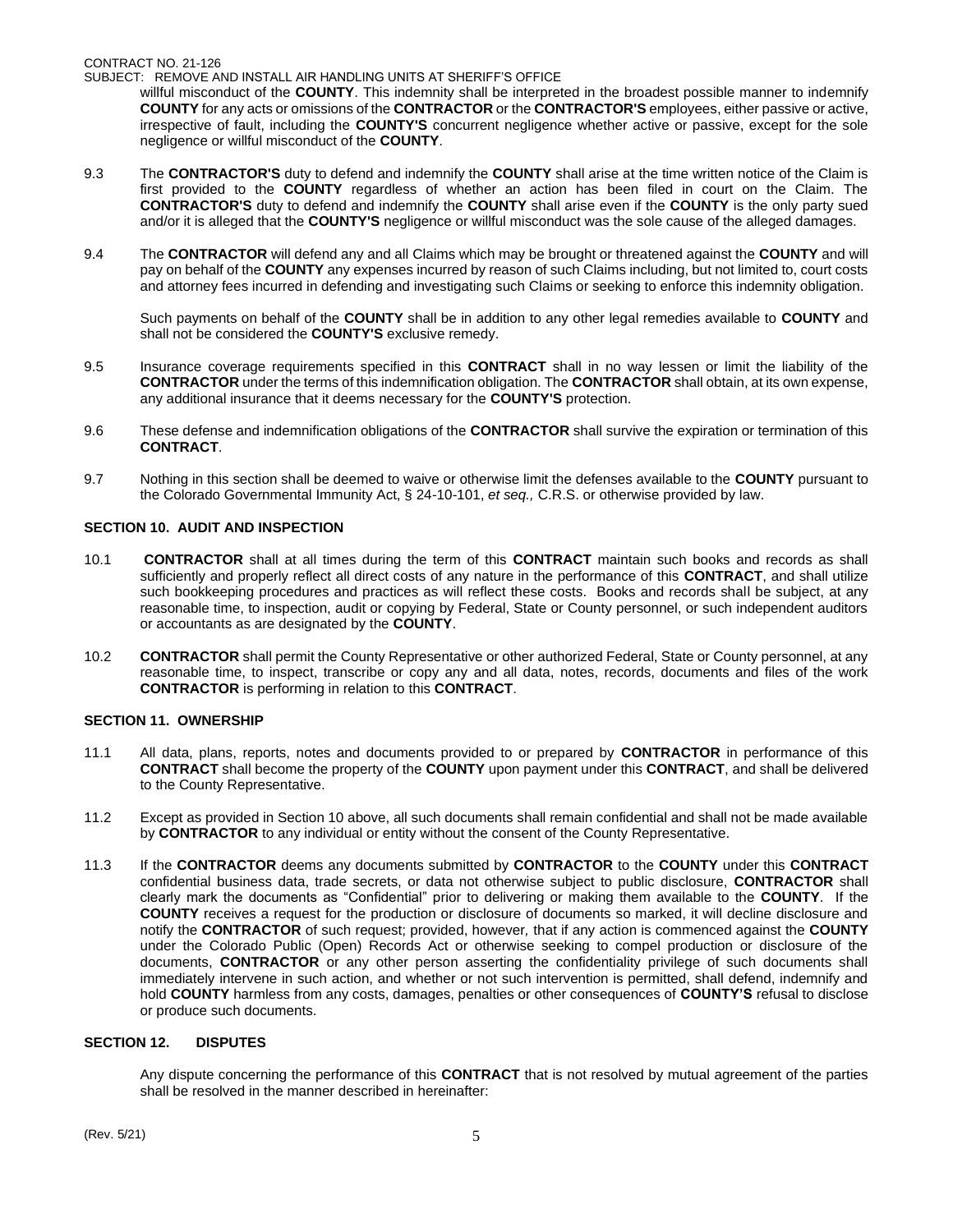CONTRACT NO. 21-126

SUBJECT: REMOVE AND INSTALL AIR HANDLING UNITS AT SHERIFF'S OFFICE

- 12.1 If a dispute arises out of or relating to this **CONTRACT** or its breach, the parties shall endeavor to settle the dispute first through direct discussions. The parties may, upon mutual agreement, voluntarily conduct mediation of the dispute through Colorado's 4th Judicial District Office of Dispute Resolution or other mutually agreeable mediator.
- 12.2 In the event the parties choose to mediate a dispute, each party shall bear all of its own costs, which cost shall not be recoverable as part of a change order or in any subsequent Litigation.
- 12.3 Any litigation whatsoever regarding this **CONTRACT**, including but not limited to claims and disputes concerning payment or breach or default of this **CONTRACT**, shall be tried by the District Court in and for the County of El Paso, State of Colorado.
- 12.4 In the event any dispute or litigation arises under this **CONTRACT** and during the time such dispute or litigation is being resolved, the **CONTRACTOR** hereby agrees that it shall continue performance under this **CONTRACT** in accordance with the terms and conditions hereof since time is of the essence. The failure of the **CONTRACTOR** to continue expeditious performance due to a dispute or litigation arising under this **CONTRACT**, at the option of the **COUNTY**,

shall be construed as a material breach of this **CONTRACT** justifying termination or such other action as the **COUNTY** deems appropriate

12.5 During the term of any dispute resolution, the **COUNTY** may withhold payment of **CONTRACTOR'S** invoice or statement to the extent such payment is in dispute and is part of the dispute resolution process.

#### **SECTION 13. SUSPENSION AND TERMINATION**

Suspension and termination of the **CONTRACT** shall be dealt with as described in Articles VII and XV respectively of **APPENDIX E**.

#### **SECTION 14. NON-DISCRIMINATION**

**CONTRACTOR** shall not hire, discharge, transfer, promote or demote, or in any manner discriminate against any person otherwise qualified and capable because of race, color, sex, marital status, age, religion, disability or national

origin. **CONTRACTOR** agrees to comply with all applicable Federal and State statutes and regulations concerning non-discrimination.

#### **SECTION 15. APPLICABLE LAW**

The laws rules and regulations of the State of Colorado and El Paso County shall be applicable in the enforcement, interpretation and execution of this contract. The parties to this contract understand and agree that, in the event of any litigation that may arise under this contract, jurisdiction and venue shall lie in the Fourth Judicial District of El Paso County, Colorado.

# **SECTION 16. RIGHTS OF THIRD PARTIES**

This **CONTRACT** does not and shall not be deemed to confer on any third party the right to the performance of or proceeds under this **CONTRACT**, to claim any damages or to bring any legal action or other proceeding against the **COUNTY** or **CONTRACTOR** for any breach or other failure to perform this **CONTRACT**.

# **SECTION 17. ASSIGNMENT/SUBCONTRACTS**

**CONTRACTOR** shall not assign its interest in this **CONTRACT** or subcontract any of the work to be performed under this **CONTRACT** without the prior written consent of the **COUNTY**.

#### **SECTION 18. CHANGES OR MODIFICATIONS**

No modification, amendment, notation, change or other alteration of this **CONTRACT** shall be valid unless mutually agreed by the parties in writing and executed as an addendum to this **CONTRACT**.

# **SECTION 19. JOINT VENTURE**

If the **CONTRACTOR** is a Joint Venture, the partners to the Joint Venture shall be jointly and severally liable to the **COUNTY** for the performance of all duties and obligations of the **CONTRACTOR** that are set forth in the **CONTRACT**.

#### **SECTION 20. SEVERABILITY**

(Rev. 5/21)  $6 \frac{1}{2}$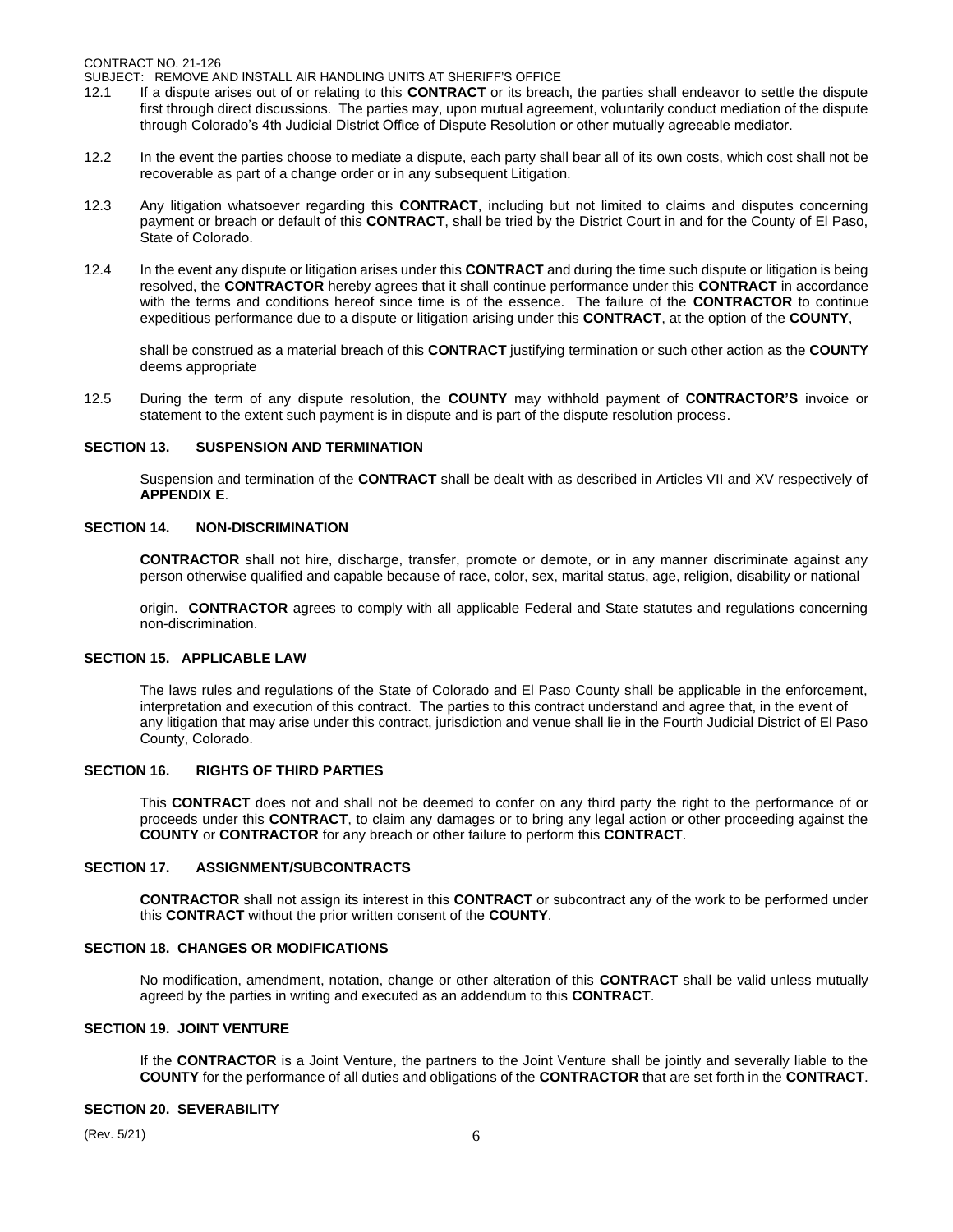If any section, subsection, clause or phrase of this **CONTRACT** is, for any reason, held to be invalid, such holding shall not affect the validity of the remaining portions of this **CONTRACT.**

# **SECTION 21. COMPLIANCE WITH LAWS**

- 21.1 At all times during the performance of this **CONTRACT, CONTRACTOR** shall strictly observe and conform to all applicable federal, state and local laws, rules, regulations and orders that have been or may hereafter be established.
- 21.2 **Federal Immigration Law Compliance**: The **CONTRACTOR** certifies that the **CONTRACTOR** has complied with the United States Immigration and Control Act of 1986. All persons employed by the **CONTRACTOR** for performance of this **CONTRACT** have completed and signed Form I-9 verifying their identities and authorization for employment. "Worker without authorization" means an individual who is unable to provide evidence that the individual is authorized by the federal government to work in the United States.
- 21.3 **Workers Without Authorization: Public Contracts for Services. C.R.S. § 8-17.5-101 and 102, and Public Law 208, 104th Congress, as amended and expanded in Public Law 156, 108th Congress, as amended.**

**CONTRACTOR** certifies that the **CONTRACTOR** shall comply with the provisions of C.R.S. § 8-17.5-101 et seq. **CONTRACTOR** shall not knowingly employ or contract with a worker without authorization to perform work under this contract or enter into a contract with a subcontractor that fails to certify to the **CONTRACTOR** that the subcontractor shall not knowingly employ or contract with a worker without authorization to perform work under this **CONTRACT**. **CONTRACTOR** represents, warrants, and agrees that it (i) has confirmed or attempted to confirm the employment eligibility of all employees who are newly hired for employment in the United States through participation in the basic pilot program administered by the Social Security Administration and Department of Homeland Security, and (ii) otherwise will comply with the requirements of C.R.S. §8-17.5-102(2)(b). The **CONTRACTOR** is prohibited from using either the e-verify program or the Colorado Department of Labor and Employment program procedures to undertake pre-employment screening of job applications while the services are being performed under this **CONTRACT**. If the **CONTRACTOR** obtains actual knowledge that a subcontractor performing work under this **CONTRACT** knowingly employs or contracts with a worker without authorization, the contractor shall notify the subcontractor and the **COUNTY** within three (3) days that the **CONTRACTOR** has actual knowledge that the subcontractor is employing or contracting with a worker without authorization and shall terminate the subcontract with the subcontractor if within three (3) days of receiving this notice the subcontractor does not stop employing or contracting with the worker without authorization; except that the **CONTRACTOR** shall not terminate the contract with the subcontractor if during such three days the subcontractor provides information to establish that the subcontractor has not knowingly employed or contracted with a worker without authorization. The **CONTRACTOR** shall comply with all reasonable requests made in the course of an investigation under C.R.S. § 8-17.5-102 by the Colorado Department of Labor and Employment. If the **CONTRACTOR** fails to comply with any requirement of this provision or C.R.S. §8-17.5-101 et seq., the **COUNTY** may terminate this contract for breach and the **CONTRACTOR** shall be liable for actual and consequential damages to the **COUNTY**.

# **SECTION 22. CONFLICT OF TERMS IN THE CONTRACT DOCUMENTS**

- 22.1 In the event there is found any conflict in any of the terms between the **COUNTY'S** contract documents and the **CONTRACTOR'S** contract documents, the parties understand and agree that the terms contained in the **COUNTY'S** contract documents shall be controlling and shall take precedence over any conflicting terms found in the contract documents.
- 22.2 Further, if there are any conflicting terms as between the **COUNTY'S** contract and the **COUNTY'S** Purchase Order or any other **COUNTY** documents, which are included as a part of the contract documents, those terms, which the **COUNTY** deems most favorable toward the protection of the **COUNTY**, and the goals of the **CONTRACT** shall be deemed to control and take precedence over any conflicting contract terms. The conflicting contract terms may be deleted at the **COUNTY'S** sole discretion.
- 22.3 In the event that one of the **COUNTY'S** contract documents contains a word, statement, or clause which is not contained in any other of the **COUNTY'S** contract documents nor in those of the **CONTRACTOR'S** contract documents, the parties understand and agree that such word, statement or clause shall be included as a part of the contract terms at the sole discretion of the **COUNTY**.
- 22.4 Finally, in the event that there is found in the **CONTRACTOR'S** contract documents a word, statement or clause not contained in the **COUNTY'S** contract documents and which the **COUNTY**, in its sole discretion, wishes to delete from the contract terms, the parties understand and agree that the **COUNTY** shall have the discretion to include or delete such word, statement or clause from the contract terms.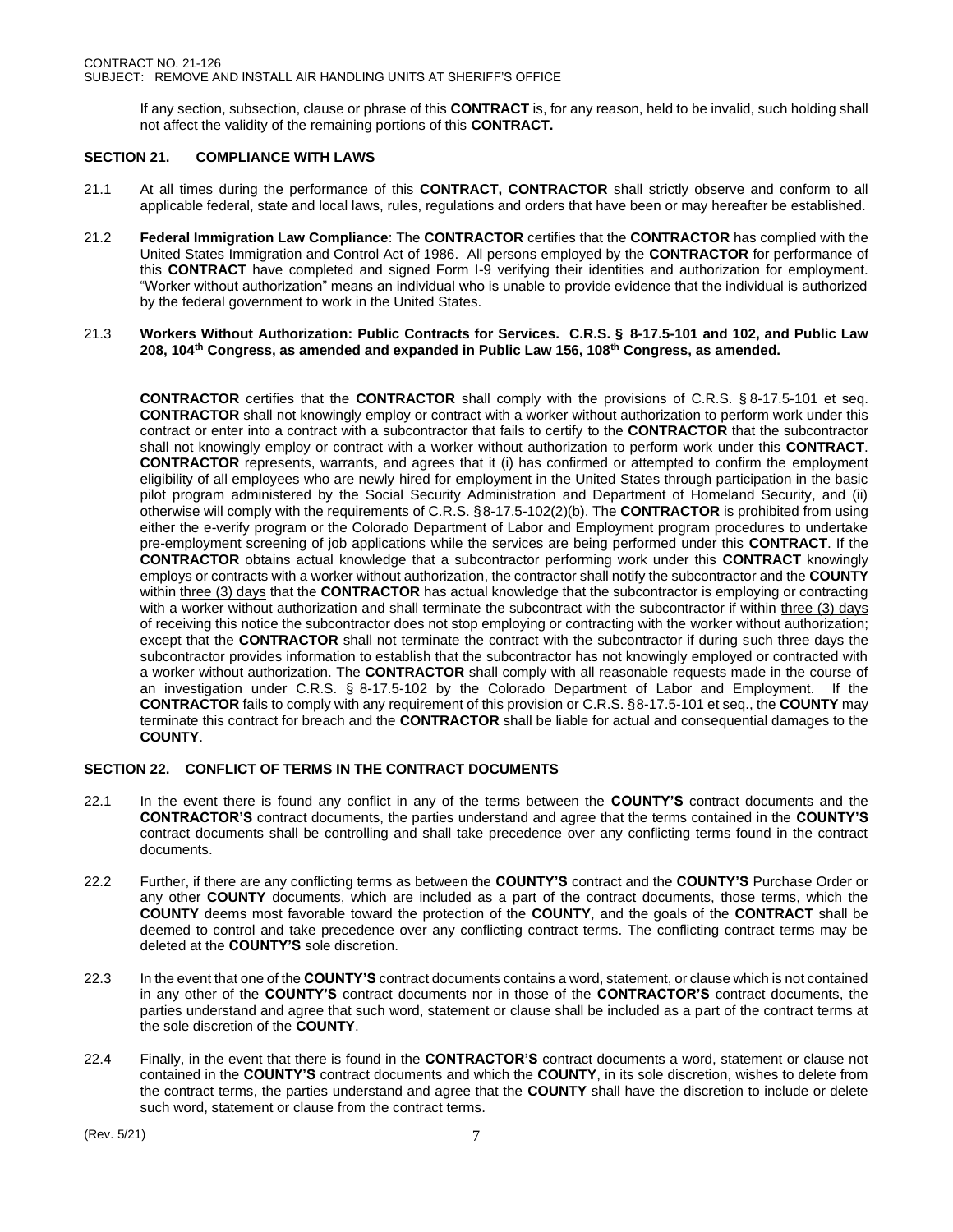## **SECTION 23. PERSONALLY IDENTIFIABLE INFORMATION (PII)**

If **CONTRACTOR** or any of its Subcontractors will or may receive PII under this **CONTRACT**, **CONTRACTOR** shall provide for the security of such PII, in a manner and form acceptable to the **COUNTY**, including, without limitation, nondisclosure requirements, use of appropriate technology, security practices, computer access security, data access security, data storage encryption, data transmission encryption, security inspections and audits. **CONTRACTOR** shall be a "Third-Party Service Provider" as defined in C.R.S. §24-73-101(1) (i) and shall maintain security procedures and practices consistent with C.R.S. §24-73-102 and C.R.S. §24-73-103. In the event **CONTRACTOR** incurs a data breach whereby it is reasonably believed that any of **COUNTY'S** PII either could have been, or was compromised, then **CONTRACTOR** shall immediately notify the **COUNTY** in writing and shall follow abide by C.R.S. § 24-73-101 *et seq*.

## **SECTION 24. ENTIRE CONTRACT**

This **CONTRACT,** including attached **APPENDICES**, constitutes the entire understanding of the parties. At the time of execution of this **CONTRACT**, there are no other terms, conditions, requirements or obligations affecting this **CONTRACT** that are not specifically set forth herein.

#### **SECTION 25. DELETIONS**

The following sections are intentionally deleted from this **CONTRACT: NA**

#### **SECTION 26. APPENDICES**

The following **APPENDICES** are attached to and made a part of this **CONTRACT**:

| Appendix A: | <b>IFB NO.: 21-126</b>                               |
|-------------|------------------------------------------------------|
| Appendix B  | <b>CONTRACTOR'S RESPONSE</b>                         |
| Appendix C: | <b>INSURANCE CHECKLIST and INSURANCE CERTIFICATE</b> |
| Appendix D: | <b>PURCHASE ORDER</b>                                |
| Appendix E: | <b>GENERAL CONDITIONS OF CONTRACT</b>                |

**IN WITNESS WHEREOF**, the parties hereto have executed this **CONTRACT** on the \_\_\_\_\_\_\_\_\_\_ day of  $\frac{1}{2021}$ .

#### **FOR BOARD OF COUNTY COMMISSIONERS CONTRACTOR NAME EL PASO COUNTY, COLORADO**

**BY: \_\_\_\_\_\_\_\_\_\_\_\_\_\_\_\_\_\_\_\_\_\_\_\_\_\_\_\_\_\_\_\_\_\_\_\_\_ BY: \_\_\_\_\_\_\_\_\_\_\_\_\_\_\_\_\_\_\_\_\_\_\_\_\_\_\_\_\_\_\_\_\_\_\_\_\_\_\_\_\_ CHAIR AUTHORIZED REPRESENTATIVE (PRINT)**

**APPROVED AS TO FORM**

**BY: \_\_\_\_\_\_\_\_\_\_\_\_\_\_\_\_\_\_\_\_\_\_\_\_\_\_\_\_\_\_\_\_\_\_\_\_\_ BY: \_\_\_\_\_\_\_\_\_\_\_\_\_\_\_\_\_\_\_\_\_\_\_\_\_\_\_\_\_\_\_\_\_\_\_\_\_\_\_\_\_\_ OFFICE OF THE COUNTY ATTORNEY AUTHORIZED REPRESENTATIVE (SIGN)**

# **ATTEST:**

**BY: \_\_\_\_\_\_\_\_\_\_\_\_\_\_\_\_\_\_\_\_\_\_\_\_\_\_\_\_\_\_\_\_\_\_\_\_\_ NOTARY PUBLIC**

**COUNTY CLERK AND RECORDER STATE OF \_\_\_\_\_\_\_\_\_\_\_\_\_\_\_\_\_\_\_\_\_\_\_\_\_\_, COUNTY OF \_\_\_\_\_\_\_\_\_\_\_\_\_\_\_\_\_\_\_\_\_\_\_\_\_\_\_\_\_\_\_\_\_\_\_\_\_\_\_\_\_\_ SWORN TO ME BEFORE THIS \_\_\_\_\_\_\_\_\_\_\_\_\_\_\_\_\_\_\_ DAY OF 2021**

**\_\_\_\_\_\_\_\_\_\_\_\_\_\_\_\_\_\_\_\_\_\_\_\_\_\_\_\_\_\_\_\_\_\_\_\_\_\_\_\_\_\_\_\_\_**

**MY COMMISSION EXPIRES:**